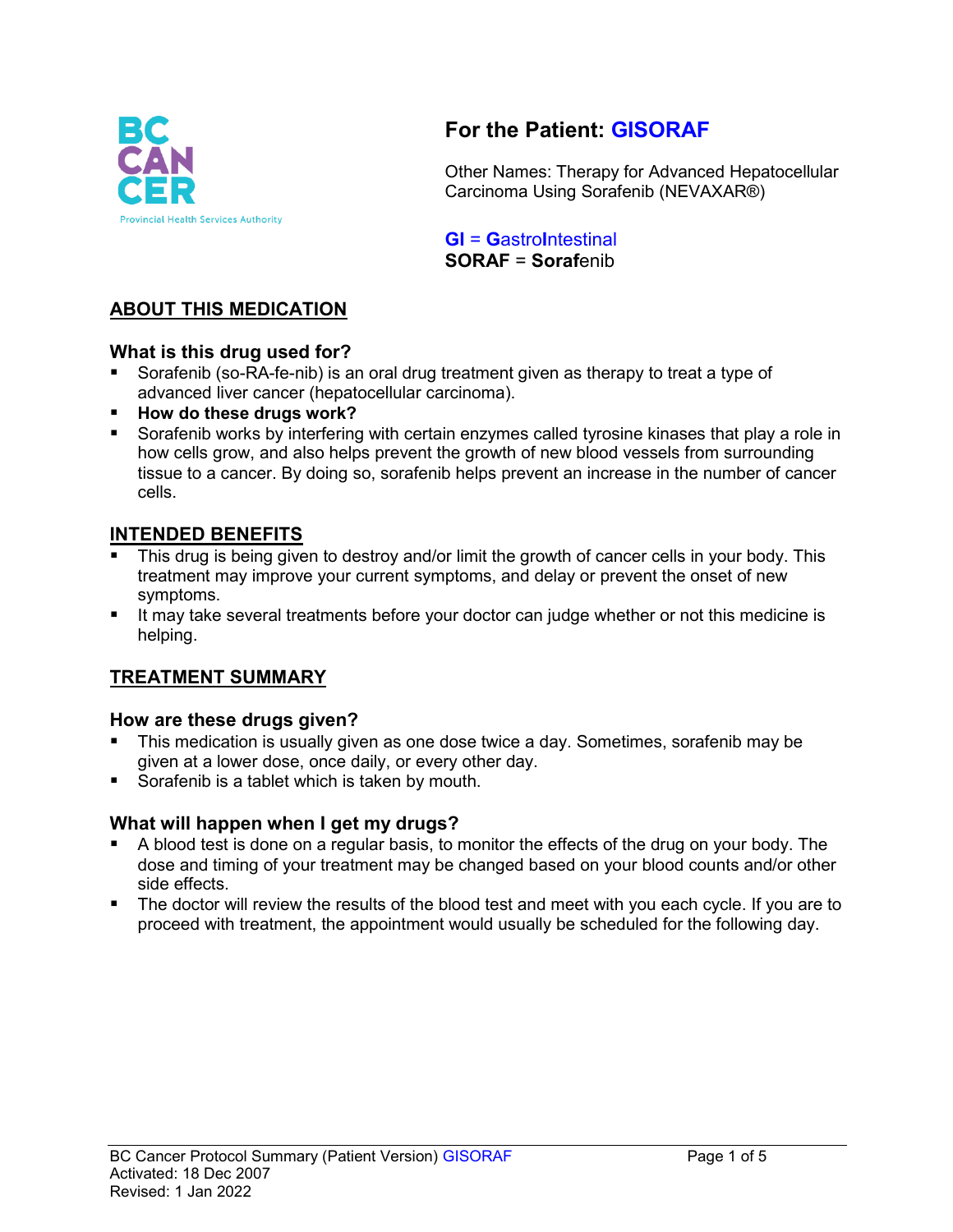# **SIDE EFFECTS AND WHAT TO DO ABOUT THEM**

Unexpected and unlikely side effects can occur with any drug treatment. The ones listed below are particularly important for you to be aware of as they are directly related to the common actions of the drug in your treatment plan.

You doctor will review the risks of treatment and possible side effects with you before starting treatment. The pharmacist will review how to take sorafenib and possible side effects with you on the day you first pick up your medication.

| <b>SERIOUS SIDE EFFECTS</b><br><b>DURING TREATMENT</b>                                                                                                                                                                                                                                                                           | <b>MANAGEMENT</b>                                                                                                                                                                                                                                                                                                                                                                                                                                                                                                                                                                                                                                                    |
|----------------------------------------------------------------------------------------------------------------------------------------------------------------------------------------------------------------------------------------------------------------------------------------------------------------------------------|----------------------------------------------------------------------------------------------------------------------------------------------------------------------------------------------------------------------------------------------------------------------------------------------------------------------------------------------------------------------------------------------------------------------------------------------------------------------------------------------------------------------------------------------------------------------------------------------------------------------------------------------------------------------|
| Hand-foot skin reaction may sometimes<br>occur during sorafenib treatment. The palms<br>of your hands and soles of your feet may<br>tingle, become red, numb, painful, or swollen.<br>Skin may also become dry or itchy. You may<br>not be able to do your normal daily activities if<br>blisters, severe pain, or ulcers occur. | • Avoid tight-fitting shoes or rubbing pressure<br>to hands and feet, such as that caused by<br>heavy activity.<br>• Avoid tight-fitting jewellery.<br>• Clean hands and feet with lukewarm water<br>and gently pat to dry; avoid hot water.<br>• Apply lanolin-containing creams (e.g., BAG<br>BALM®, UDDERLY SMOOTH®) to hands<br>and feet, liberally and often.<br>• Tell your cancer doctor or your nurse at the<br>next visit if you have any signs of hand-foot<br>skin reaction as your dose may need to be<br>changed                                                                                                                                        |
| Your white blood cells may decrease during<br>your treatment. White blood cells protect your<br>body by fighting bacteria (germs) that cause<br>infection. When they are low, you are at<br>greater risk of having an infection.                                                                                                 | To help prevent infection:<br>• Wash your hands often and always after<br>using the bathroom.<br>• Avoid crowds and people who are sick.<br>• Stop taking sorafenib and call your doctor<br><i>immediately</i> at the first sign of an infection<br>such as fever (over 100°F or 38°C by an<br>oral thermometer), chills, cough, or burning<br>when you pass urine.                                                                                                                                                                                                                                                                                                  |
| Your platelets may decrease during your<br>treatment. Platelets help to make your blood<br>clot when you hurt yourself. You may bruise<br>or bleed more easily than usual.                                                                                                                                                       | To help prevent bleeding problems:<br>• Try not to bruise, cut, or burn yourself.<br>• Clean your nose by blowing gently. Do not<br>pick your nose.<br>• Avoid constipation.<br>• Brush your teeth gently with a soft<br>toothbrush as your gums may bleed more<br>easily. Maintain good oral hygiene.<br>Some medications such as ASA (e.g.,<br>ASPIRIN®) or ibuprofen (e.g., ADVIL®) may<br>increase your risk of bleeding.<br>• Do not stop taking any medication that has<br>been prescribed by your doctor (e.g., ASA<br>for your heart).<br>For minor pain, try acetaminophen (e.g.,<br>TYLENOL®) first, but occasional use of<br>ibuprofen may be acceptable. |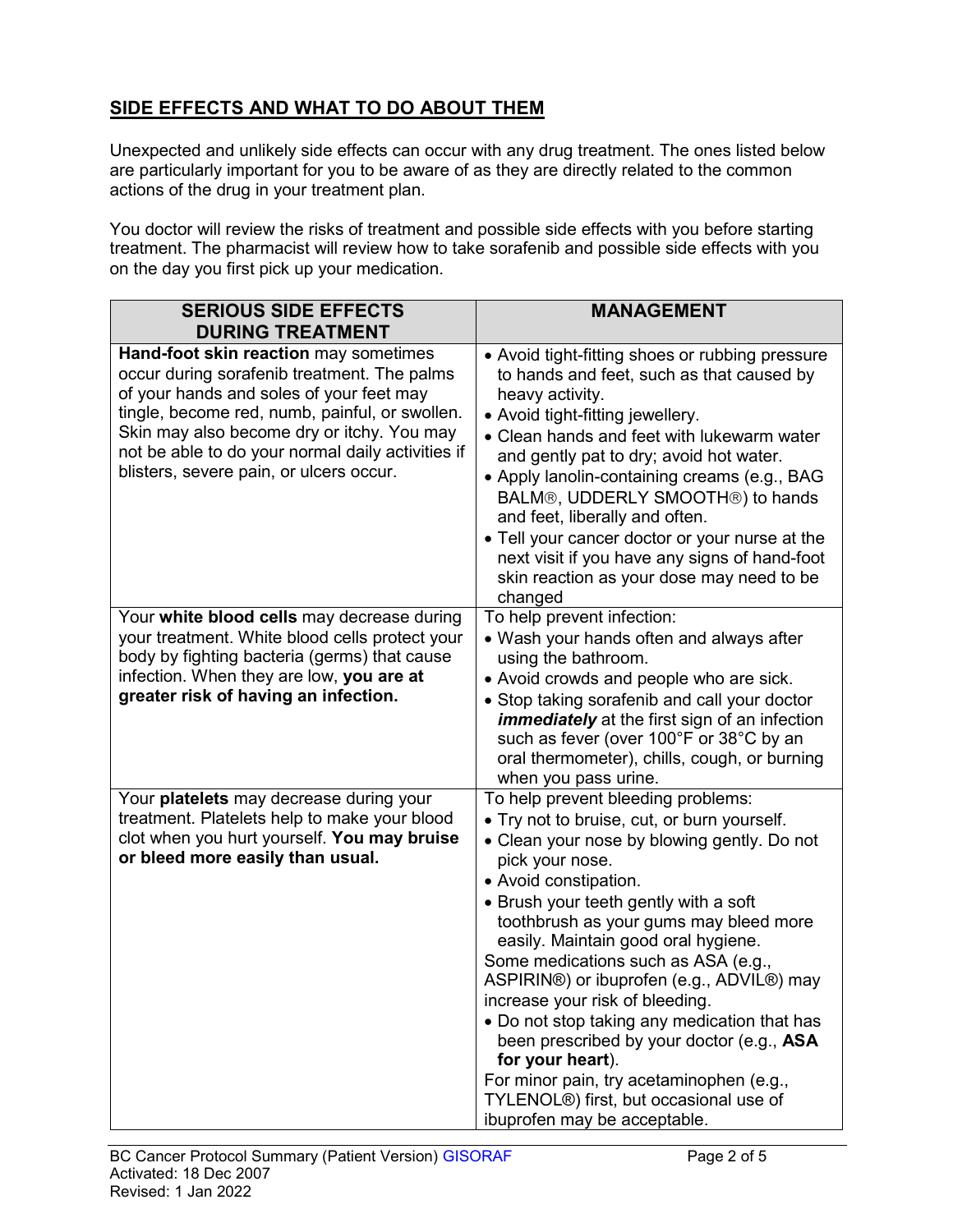| <b>DURING TREATMENT</b>                                                                               | <b>MANAGEMENT</b>                                                                                                                                                                                                                                                                                                                     |
|-------------------------------------------------------------------------------------------------------|---------------------------------------------------------------------------------------------------------------------------------------------------------------------------------------------------------------------------------------------------------------------------------------------------------------------------------------|
| Skin rashes, dryness or itching may<br>sometimes occur.                                               | • Wear loose cotton clothes.<br>• Urea-containing lotions may be helpful,<br>particularly if the skin is very dry (e.g.,<br>UREMOL <sup>®</sup> , URISEC <sup>®</sup> )<br>If very irritating, call your doctor. Otherwise,<br>make sure to mention it at your next visit.                                                            |
| Diarrhea may sometimes occur.                                                                         | If diarrhea is a problem:<br>• Drink plenty of fluids.<br>• Eat and drink often in small amounts.<br>Avoid high fibre foods as outlined in Food<br>Ideas to Help Manage Diarrhea*                                                                                                                                                     |
| <b>Constipation</b> may sometimes occur.                                                              | • Exercise if you can.<br>• Drink plenty of fluids.<br>Try ideas in Food Choices to Manage<br>Constipation.*                                                                                                                                                                                                                          |
| Nausea does not usually occur with<br>sorafenib.                                                      |                                                                                                                                                                                                                                                                                                                                       |
| Headache or pain may sometimes occur.                                                                 | Take acetaminophen (e.g., TYLENOL®)<br>every 4-6 hours if needed, to a maximum of 4<br>g (4000 mg) per day.                                                                                                                                                                                                                           |
| Tiredness and lack of energy may<br>sometimes occur.                                                  | • Do not drive a car or operate machinery if<br>you are feeling tired.<br>• Try the ideas the handout titled<br>Fatigue/Tiredness*                                                                                                                                                                                                    |
| Hair loss sometimes occurs with sorafenib.                                                            | • Use a gentle shampoo and soft brush.<br>• Care should be taken with use of hair spray,<br>bleaches, dyes, and perms.                                                                                                                                                                                                                |
| Numbness or tingling of the fingers or<br>toes may sometimes occur.                                   | • Be careful when handling items that are<br>sharp, hot or cold.<br>• Tell your doctor at your next visit, especially<br>if you have trouble with buttons, writing, or<br>picking up small objects.                                                                                                                                   |
| High blood pressure may sometimes occur.<br>This can happen very quickly after starting<br>treatment. | Your blood pressure will be checked during<br>your visits to your doctor.<br>• You may be asked to check your blood<br>pressure frequently between visits.<br>• Your doctor may give you medication if your<br>blood pressure is high.<br>• Tell your doctor if you are already on blood<br>pressure medication. Your doctor may have |

**\*Please ask your chemotherapy nurse, pharmacist, or dietitian for a copy**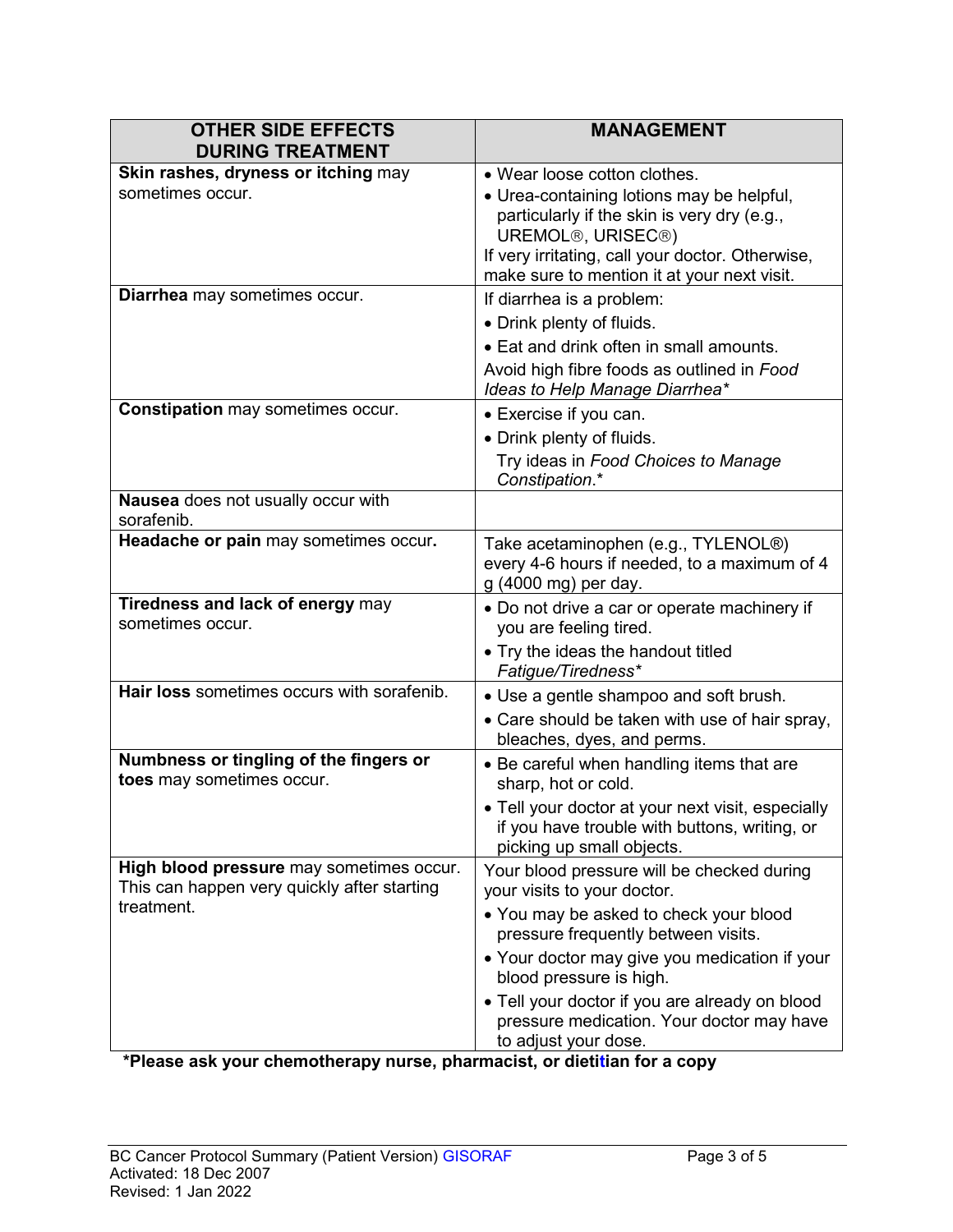# **INSTRUCTIONS FOR THE PATIENT**

- It is important that you measure your blood pressure frequently at home, in particular in the beginning of your treatment (especially in the first 2 cycles of therapy). Keep a journal of your daily measured blood pressure to submit to your physician with your next visit. Sometimes sorafenib can cause increased blood pressure very quickly after initiation of therapy.
- It is important to **take** sorafenib exactly as directed by your doctor. Make sure you understand the directions.
- **Take** sorafenib on an **empty** stomach. If you get nauseated from taking it on an empty stomach, try a small **low-fat** meal with it.
- If you **miss a dose** of sorafenib, take it as soon as you can if it is within 6 hours of the missed dose. If it is over 6 hours since your missed dose, skip the missed dose and go back to your usual dosing times.
- If you **vomit** the dose of sorafenib within 30 minutes of taking it, repeat the dose. Let your doctor know as a medication to prevent nausea may be required for future doses.
- The **drinking of alcohol** (in small amounts) does not appear to affect the safety or usefulness of sorafenib.
- It is not known if sorafenib causes **sterility** in men or **menopause** in women. If you plan to have children, discuss this with your doctor before being treated with sorafenib.
- Sorafenib may damage sperm and may harm the baby if used during pregnancy. It is best to use **birth control** while being treated with sorafenib. Tell your doctor right away if you or your partner becomes pregnant. Do not breast feed during treatment.
- Store sorafenib tablets out of the reach of children, at room temperature, away from heat, light, and moisture.
- **Tell** doctors, dentists, and other health professionals that you are being treated with sorafenib before you receive any treatment from them.
- If you are planning to have **major surgery** (e.g., joint replacement), tell your surgeon that you are taking sorafenib. You may need to stop taking sorafenib at least 2 weeks prior to surgery. Restart it only after your doctor says your wounds have healed.

### **Medication Interactions**

Other drugs such as warfarin (COUMADIN®) may **interact** with sorafenib. Tell your doctor if you are taking this or any other drugs as you may need extra blood tests or your dose may need to be changed.

Check with your doctor or pharmacist before you start taking any new drugs

## **THE FOLLOWING INFORMATION IS VERY IMPORTANT**

#### **STOP TAKING SORAFENIB AND SEE YOUR DOCTOR OR GET EMERGENCY HELP IMMEDIATELY IF YOU HAVE:**

- Signs of a **stroke** such as sudden onset of severe headache, eyesight changes, slurred speech, loss of coordination, weakness or numbness in arm or leg.
- Signs of an **infection** such as fever (over 100°F or 38°C by an oral thermometer), shaking chills; severe sore throat, productive cough (coughing up thick or green sputum); cloudy or foul smelling urine; painful, tender, or swollen red skin wounds or sores.
- Signs of **bleeding problems** such as black, tarry stools; blood in urine; pinpoint red spots on skin; extensive bruising.
- Signs of a **blood clot** such as tenderness or hardness over a vein, calf swelling and tenderness, sudden onset of cough, chest pain, or shortness of breath.